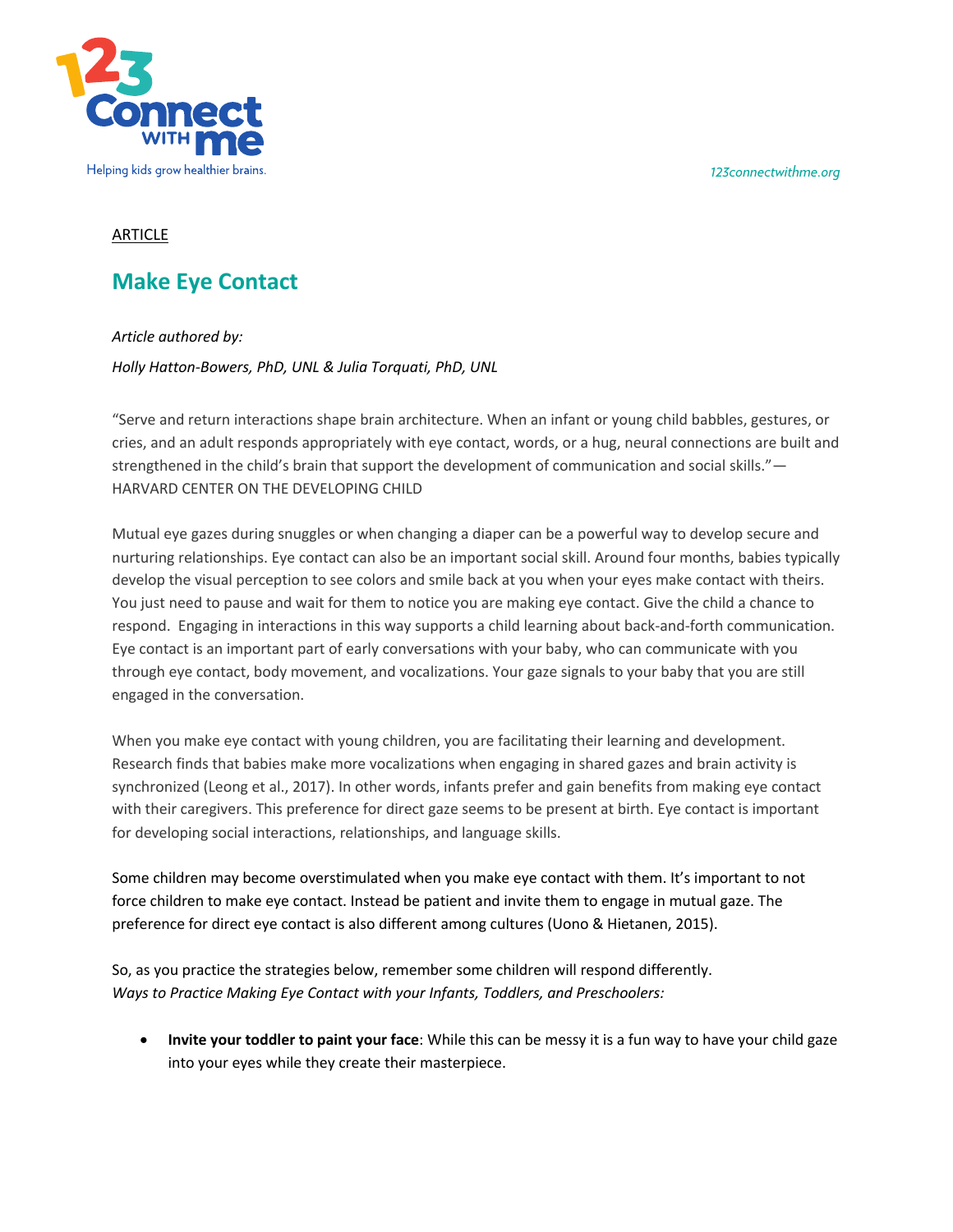*123connectwithme.org*



- **Play peek-a-boo**: It's a great game that is enjoyable and teaches children so much (e.g., turn taking, mutual gazing, communication). Follow the child's lead when playing this game. For example, if an infant turns away, wait for them to look at you again before making eye contact and saying "Peek-aboo". Children need more time to take in all the signals from their environment so you want to follow their pace. This way they won't feel overwhelmed.
- **Make Eye Contact on a Swing**: Stand in front of the swing while pushing your child and take the time to make eye contact and smile.
- **Put a Red Sticker on Your Head:** For some children looking directly into their adult caregiver's eyes can be uncomfortable and too much stimulation. Try putting a red sticker on your forehead between your eyes and when they focus on the sticker, smile or make a quiet joyful noise. This can teach the child to look at your face without looking directly into your eyes.
- **During Meals:** Take the time to practice making eye contact during feeding. With babies who are ready to eat food, you can bring the spoon to your and baby's line of vision. Wait for baby to look at the spoon of food and meet their eyes with a smile. When feeding toddlers and preschoolers you can wait to make eye contact with them before giving them a cup of water or giving them food.
- **Wait and Pause During Conversations:** When requesting your child follow a direction, wait for them to turn towards your face and then try and make eye contract before telling them what you want them to do.
- **Limit or Avoid Screen Time**: To support young children to pay attention to these social cues, it is recommended by the American Academy of Pediatrics to avoid screen time for children 18 months of age and younger unless they are video chatting and engaging in some back and forth social interactions.

When you make appropriate eye contact with your young child, remember that you are building brains and strong connections that may last lifetime.

## **References:**

Leong V, Byrne E, Clackson K, Georgieva S, Lam S, Wass S. 2017. Speaker gaze increases information coupling between infant and adult brains. PNAS 114 (50): 13290-13295

Uono S, Hietanen JK .2015. Eye Contact Perception in the West and East: A Cross-Cultural Study. PLoS ONE 10(2): e0118094. https://doi.org/10.1371/journal.pone.0118094